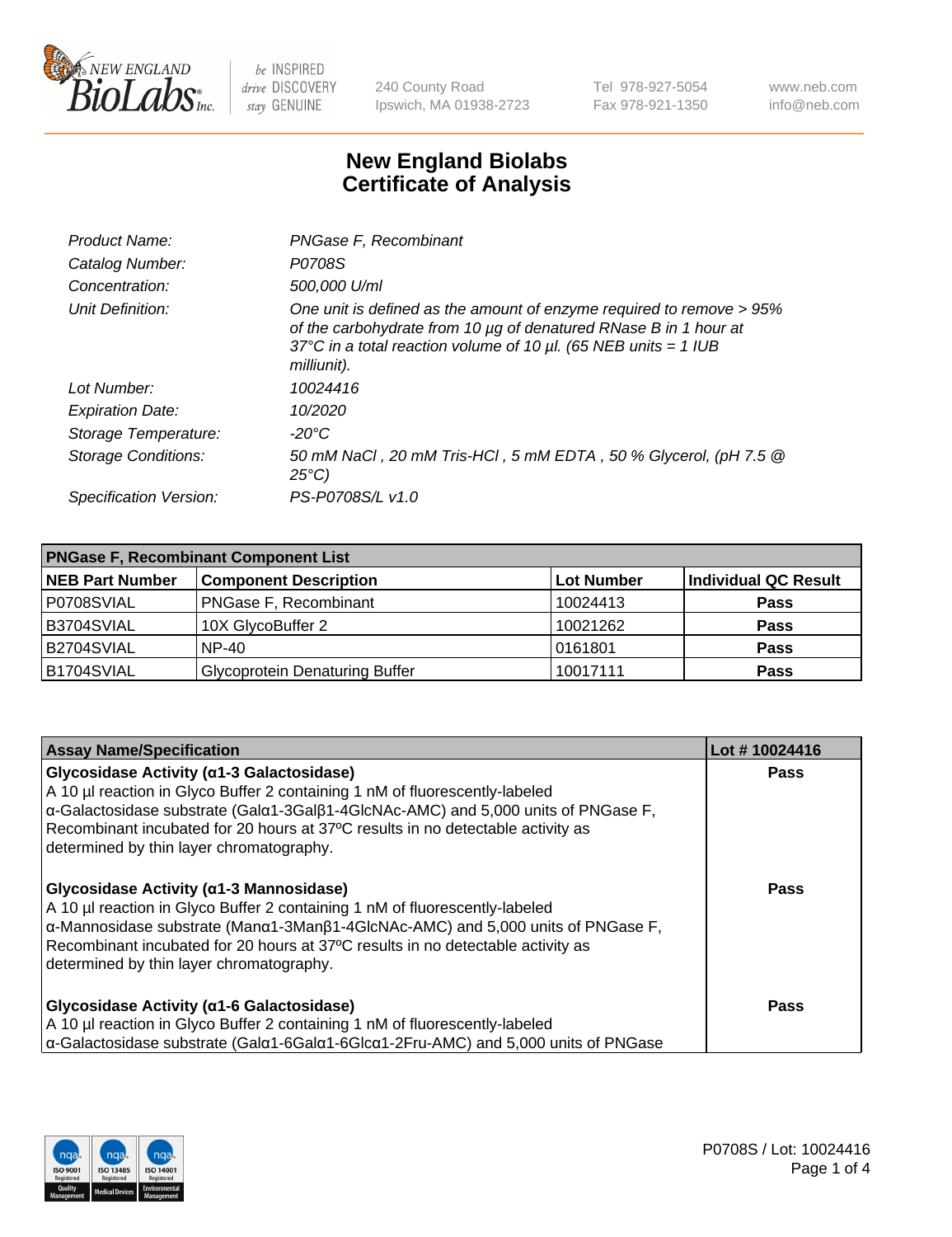

240 County Road Ipswich, MA 01938-2723 Tel 978-927-5054 Fax 978-921-1350

www.neb.com info@neb.com

| <b>Assay Name/Specification</b>                                                                                                                                                                                                                                                                                                                                                    | Lot #10024416 |
|------------------------------------------------------------------------------------------------------------------------------------------------------------------------------------------------------------------------------------------------------------------------------------------------------------------------------------------------------------------------------------|---------------|
| F, Recombinant incubated for 20 hours at 37°C results in no detectable activity as<br>determined by thin layer chromatography.                                                                                                                                                                                                                                                     |               |
| Glycosidase Activity (α1-6 Mannosidase)<br>A 10 µl reaction in Glyco Buffer 2 containing 1 nM of fluorescently-labeled<br>α-Mannosidase substrate (Manα1-6Manα1-6(Manα1-3)Man-AMC) and 5,000 units of PNGase<br>F, Recombinant incubated for 20 hours at 37°C results in no detectable activity as<br>determined by thin layer chromatography.                                     | Pass          |
| Glycosidase Activity (β-Mannosidase)<br>A 10 µl reaction in Glyco Buffer 2 containing 1 nM of fluorescently-labeled<br>$\beta$ -Mannosidase substrate (Man $\beta$ 1-4Man $\beta$ 1-4Man-AMC) and 5,000 units of PNGase F,<br>Recombinant incubated for 20 hours at 37°C results in no detectable activity as<br>determined by thin layer chromatography.                          | <b>Pass</b>   |
| Glycosidase Activity (β-N-Acetylgalactosaminidase)<br>A 10 µl reaction in Glyco Buffer 2 containing 1 nM of fluorescently-labeled<br>β-N-Acetylgalactosaminidase substrate (GalNAcβ1-4Galβ1-4Glc-AMC) and 5,000 units of<br>PNGase F, Recombinant incubated for 20 hours at 37°C results in no detectable<br>activity as determined by thin layer chromatography.                  | <b>Pass</b>   |
| Glycosidase Activity (β-N-Acetylglucosaminidase)<br>A 10 µl reaction in Glyco Buffer 2 containing 1 nM of fluorescently-labeled<br>β-N-Acetylglucosaminidase substrate (GlcNAcβ1-4GlcNAcβ1-4GlcNAc-AMC) and 5,000 units<br>of PNGase F, Recombinant incubated for 20 hours at 37°C results in no detectable<br>activity as determined by thin layer chromatography.                | <b>Pass</b>   |
| Glycosidase Activity (β-Xylosidase)<br>A 10 µl reaction in Glyco Buffer 2 containing 1 nM of fluorescently-labeled<br>$\beta$ -Xylosidase substrate (Xyl $\beta$ 1-4Xyl $\beta$ 1-4Xyl $\beta$ 1-4Xyl-AMC) and 5,000 units of PNGase F,<br>Recombinant incubated for 20 hours at 37°C results in no detectable activity as<br>determined by thin layer chromatography.             | <b>Pass</b>   |
| Glycosidase Activity (β1-3 Galactosidase)<br>A 10 µl reaction in Glyco Buffer 2 containing 1 nM of fluorescently-labeled<br>$\beta$ -Galactosidase substrate (Gal $\beta$ 1-3GlcNAc $\beta$ 1-4Gal $\beta$ 1-4Glc-AMC) and 5,000 units of<br>PNGase F, Recombinant incubated for 20 hours at 37°C results in no detectable<br>activity as determined by thin layer chromatography. | Pass          |
| Glycosidase Activity (β1-4 Galactosidase)<br>A 10 µl reaction in Glyco Buffer 2 containing 1 nM of fluorescently-labeled<br>β-Galactosidase substrate (Galβ1-4GlcNAcβ1-3Galβ1-4Glc -AMC) and 5,000 units of<br>PNGase F, Recombinant incubated for 20 hours at 37°C results in no detectable                                                                                       | Pass          |

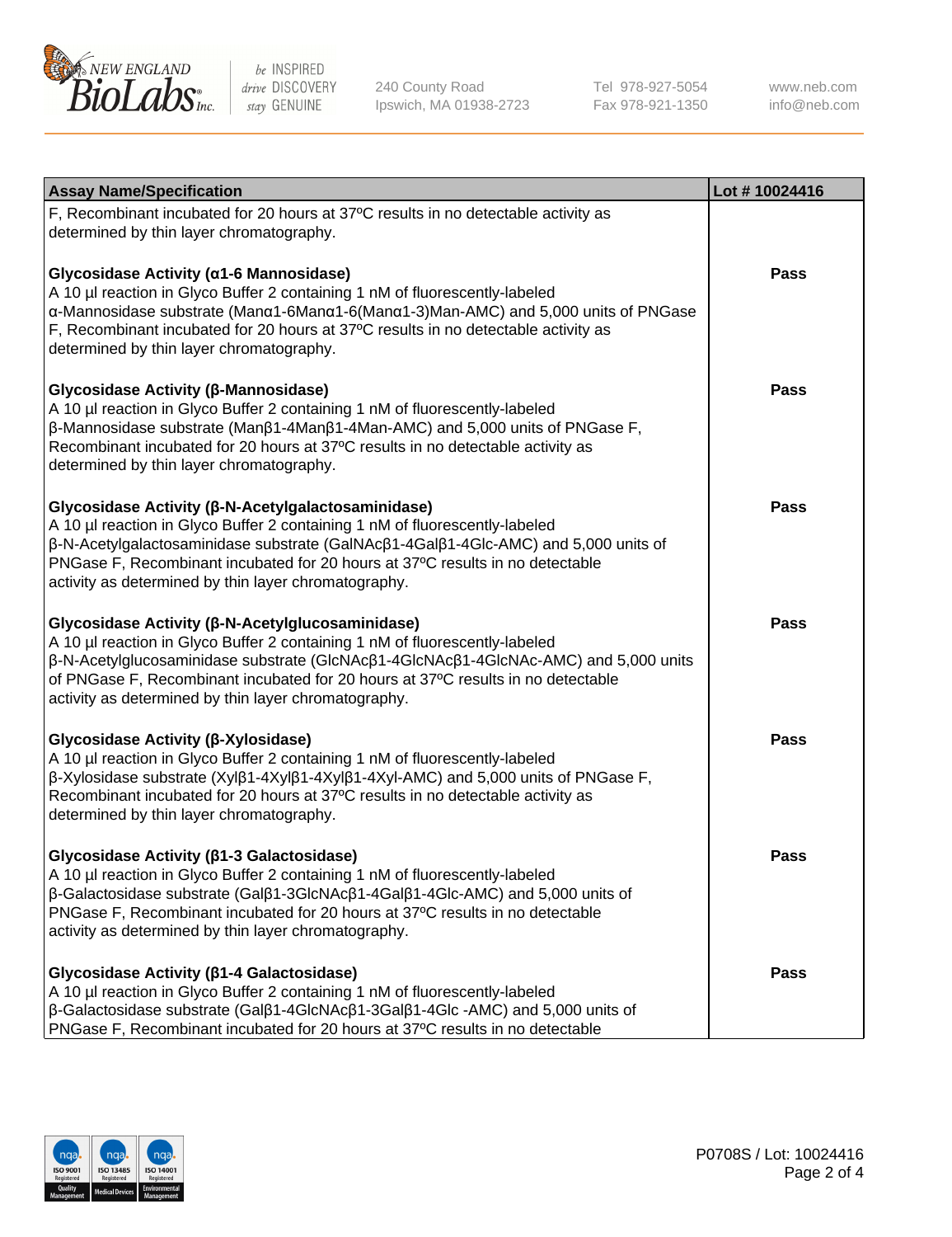

240 County Road Ipswich, MA 01938-2723 Tel 978-927-5054 Fax 978-921-1350 www.neb.com info@neb.com

| <b>Assay Name/Specification</b>                                                                                                                                                                                                                                                                                                                                            | Lot #10024416 |
|----------------------------------------------------------------------------------------------------------------------------------------------------------------------------------------------------------------------------------------------------------------------------------------------------------------------------------------------------------------------------|---------------|
| activity as determined by thin layer chromatography.                                                                                                                                                                                                                                                                                                                       |               |
| <b>Protease Activity (SDS-PAGE)</b><br>A 20 µl reaction in 1X Glyco Buffer 2 containing 24 µg of a standard mixture of<br>proteins and a minimum of 10,000 units of PNGase F, Recombinant incubated for 20<br>hours at 37°C, results in no detectable degradation of the protein mixture as<br>determined by SDS-PAGE with Coomassie Blue detection.                       | <b>Pass</b>   |
| <b>Protein Purity Assay (SDS-PAGE)</b><br>PNGase F, Recombinant is ≥ 95% pure as determined by SDS-PAGE analysis using<br>Coomassie Blue detection.                                                                                                                                                                                                                        | <b>Pass</b>   |
| Glycosidase Activity (Endo F1, F2, H)<br>A 10 µl reaction in Glyco Buffer 2 containing 1 nM of fluorescently-labeled Endo F1,<br>F2, H substrate (Dansylated invertase high mannose) and 5,000 units of PNGase F,<br>Recombinant incubated for 20 hours at 37°C results in no detectable activity as<br>determined by thin layer chromatography.                           | <b>Pass</b>   |
| <b>Glycosidase Activity (Endo F2, F3)</b><br>A 10 µl reaction in Glyco Buffer 2 containing 1 nM of fluorescently-labeled Endo F2,<br>F3 substrate (Dansylated fibrinogen biantennary) and 5,000 units of PNGase F,<br>Recombinant incubated for 20 hours at 37°C results in no detectable activity as<br>determined by thin layer chromatography.                          | <b>Pass</b>   |
| Glycosidase Activity (α-Glucosidase)<br>A 10 µl reaction in Glyco Buffer 2 containing 1 nM of fluorescently-labeled<br>α-Glucosidase substrate (Glcα1-6Glcα1-4Glc-AMC) and 5,000 units of PNGase F,<br>Recombinant incubated for 20 hours at 37°C results in no detectable activity as<br>determined by thin layer chromatography.                                         | <b>Pass</b>   |
| Glycosidase Activity (α-N-Acetylgalactosaminidase)<br>A 10 µl reaction in Glyco Buffer 2 containing 1 nM of fluorescently-labeled<br>α-N-Acetylgalactosaminidase substrate (GalNAcα1-3(Fucα1-2)Galβ1-4Glc-AMC) and 5,000<br>units of PNGase F, Recombinant incubated for 20 hours at 37°C results in no<br>detectable activity as determined by thin layer chromatography. | <b>Pass</b>   |
| Glycosidase Activity (α-Neuraminidase)<br>A 10 µl reaction in Glyco Buffer 2 containing 1 nM of fluorescently-labeled<br>α-Neuraminidase substrate (Neu5Acα2-3Galβ1-3GlcNAcβ1-3Galβ1-4Glc-AMC) and 5,000<br>units of PNGase F, Recombinant incubated for 20 hours at 37°C results in no<br>detectable activity as determined by thin layer chromatography.                 | <b>Pass</b>   |